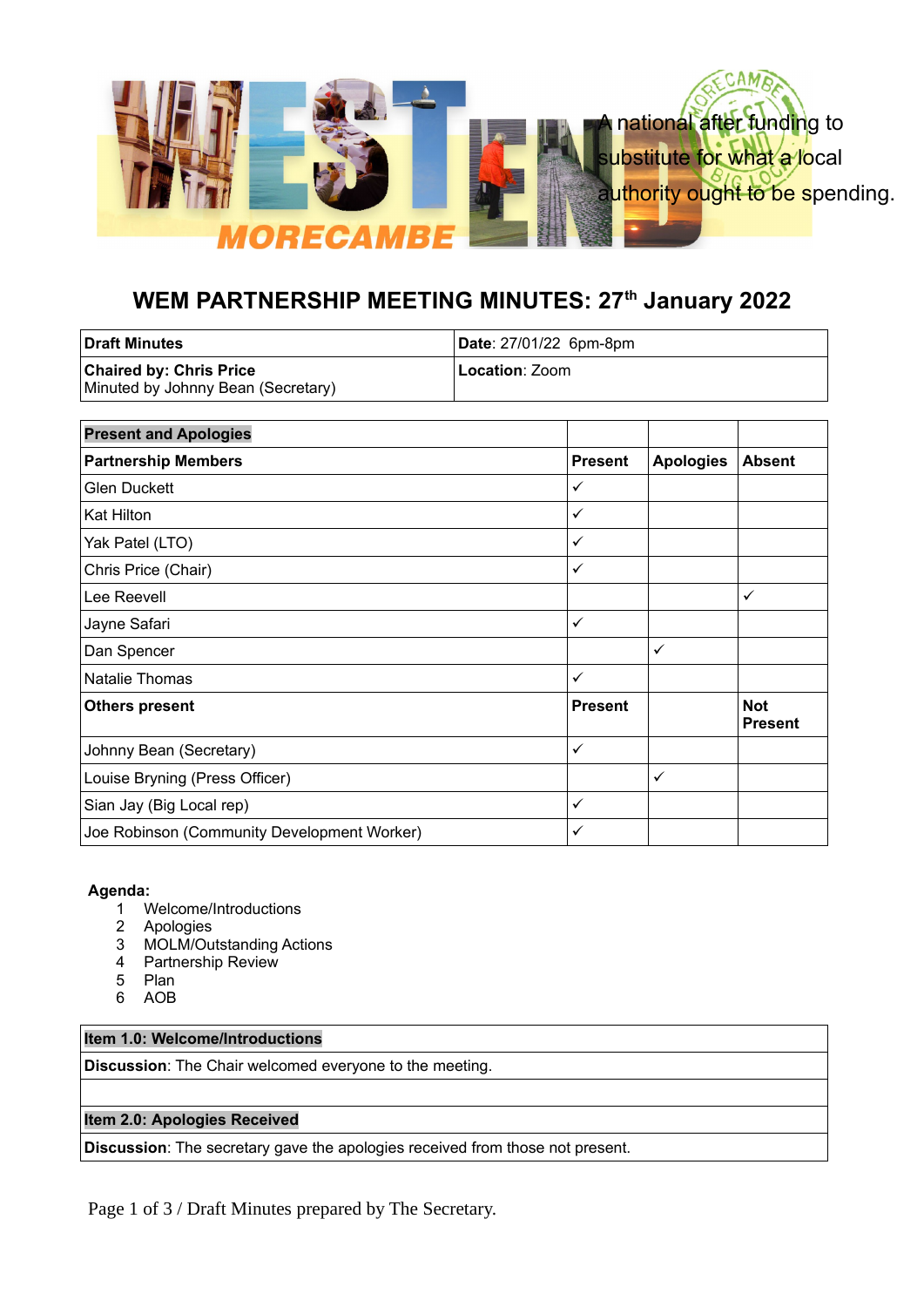#### **Item 3.0: Minutes of the Last Meeting/Outstanding Actions/Matters Arising**

**Discussion**: The Minutes of the Last Meeting were circulated prior to the meeting and reviewed. The Actions were also reviewed.

**Decision**: The Minutes were reviewed and accepted as a true and accurate record of the meeting. David from Eggcup is to be invited to a future meeting. The December meeting approved the appointment of Linda Rutter as consultant for the building project, but the Big Local rep and the Development Worker will require a chat to confirm who will instruct Linda and what the roles of both the consultant and the Development Worker will be. A brief is being prepared for the role of the consultant for discussion in February. We had over 200 families respond to the consultation survey via local schools. Survey will be going to focus groups with public/voluntary sector groups for more responses. David from Eggcup will host a small focus group with non-families from the West End. Results of consultation to be written up. Secretary and Chair to discuss moving forward with "Reflection" for the new plan. Holding off on return to physical meetings pending further announcements.

**Action**: The Secretary to publish the December minutes.

**Action**: The Secretary to add further discussion on the building project and appointment/role of the consultant to the February agenda, inc review of the consultant's brief.

**Action**: The Development Worker to prepare the report from the consultation for next meeting.

**Action**: The Secretary to discuss "Reflection" with the Chair.

**Action**: The Chair to phone round partnership to gather views on returning to physical meetings, and discuss potential venues with The Secretary.

## **Item 4.0: Partnership Review**

**Discussion**: The Big Local Rep carried out the required Annual Review of the Partnership.

**Decision**: The review was completed in full.

## **Item 5.0: The Plan**

**Discussion**: In order to get the draft plan to everybody in time, to read in good time for the next meeting, it was discussed moving the meeting back a week.

**Decision:** Agreed the February meeting to move from the 14<sup>th</sup> to the 21<sup>st</sup> Feb. *N.B. Some confusion around* dates meant that the date was agreed post meeting. Barring any unforseen circumstances we aim to have a draft Action Plan to partners for reading in the week leading up to meeting (i.e. w/c  $14<sup>th</sup>$  Feb).

**Action**: The Secretary to send out notification of the date change for the February partnership meeting.

## **Item 6.0: AOB**

**Discussion 6.1: Housing.** Chris met with people from the New Economic Foundation who would be keen to come to Morecambe to hold a conversation/meeting around housing issues. Glen raised topic of his lobbying around issue of public realm improvements, and will bring information back for future discussion. The Big Local rep advised that Big Locals cannot use National Lottery funding to substitute for what a local authority ought to be spending, anything done would require to be of "added value".

**Decision**: Agreed it would be good for WEM to facilitate the meeting and find a suitable venue.

**Action**: Secretary to add "Housing/Public Realm" to the February agenda for further discussion.

#### **Next Meeting:**

• Monday 21<sup>st</sup> February 6pm-8pm via Zoom/Venue TBC

 $\mathcal{L}_\text{max}$  , and the contract of the contract of the contract of the contract of the contract of the contract of the contract of the contract of the contract of the contract of the contract of the contract of the contr

Page 2 of 3 / Draft Minutes prepared by The Secretary.